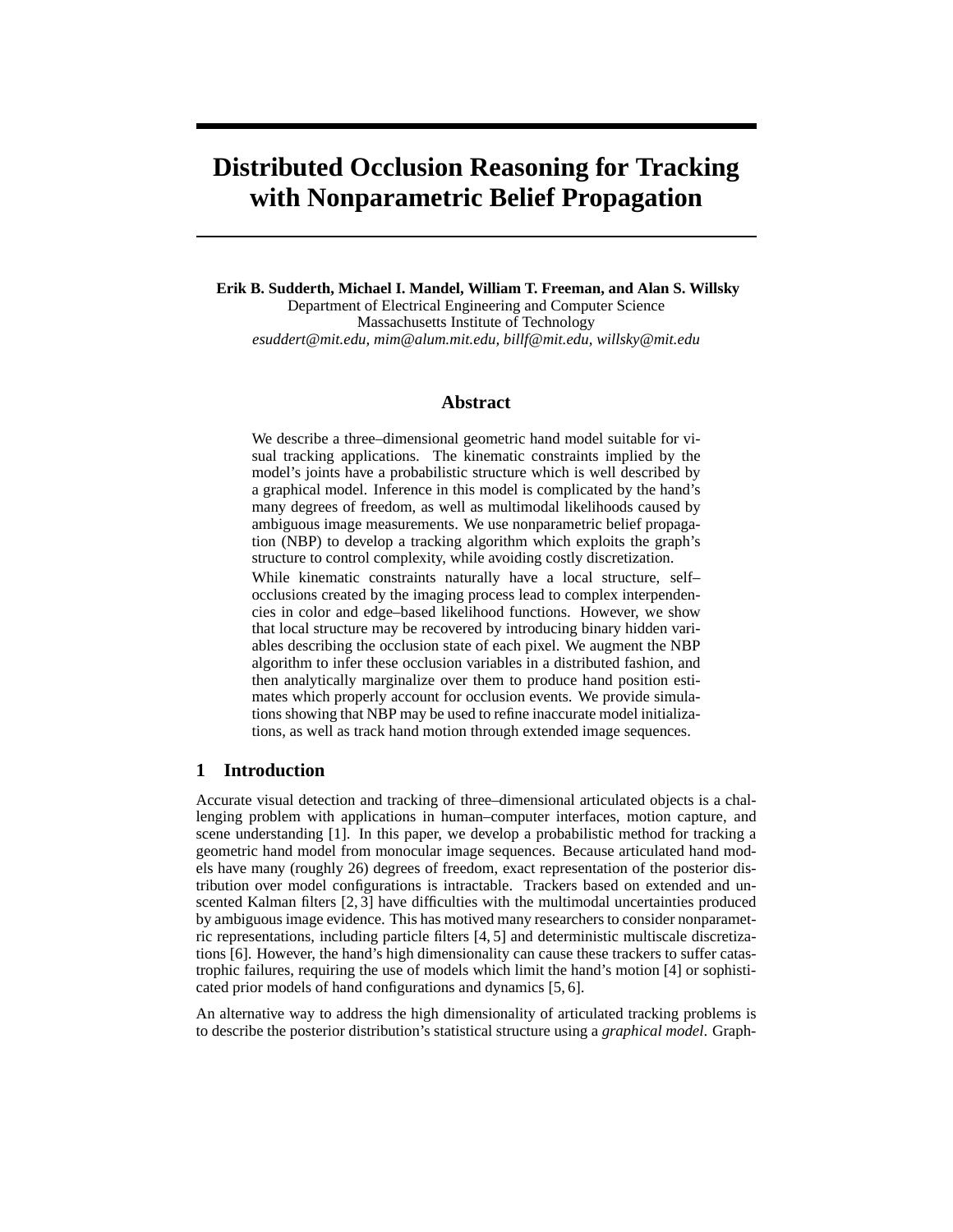

Figure 1: Projected edges (left block) and silhouettes (right block) for a configuration of the 3D structural hand model matching the given image. To aid visualization, the model is also projected following rotations by  $35^{\circ}$  (center) and  $70^{\circ}$  (right) about the vertical axis.

ical models have been used to track view–based human body representations [7], contour models of restricted hand configurations [8], view–based 2.5D "cardboard" models of hands and people [9], and a full 3D kinematic human body model [10]. Because the variables in these graphical models are continuous, and discretization is intractable for three–dimensional models, most traditional graphical inference algorithms are inapplicable. Instead, these trackers are based on recently proposed extensions of particle filters to general graphs: mean field Monte Carlo in [9], and *nonparametric belief propagation* (NBP) [11, 12] in [10].

In this paper, we show that NBP may be used to track a three–dimensional geometric model of the hand. To derive a graphical model for the tracking problem, we consider a redundant *local* representation in which each hand component is described by its own three– dimensional position and orientation. We show that the model's kinematic constraints, including self–intersection constraints not captured by joint angle representations, take a simple form in this local representation. We also provide a local decomposition of the likelihood function which properly handles occlusion in a distributed fashion, a significant improvement over our earlier tracking results [13]. We conclude with simulations demonstrating our algorithm's robustness to occlusions.

# **2 Geometric Hand Modeling**

Structurally, the hand is composed of sixteen approximately rigid components: three phalanges or links for each finger and thumb, as well as the palm [1]. As proposed by [2, 3], we model each rigid body by one or more truncated quadrics (ellipsoids, cones, and cylinders) of fixed size. These geometric primitives are well matched to the true geometry of the hand, allow tracking from arbitrary orientations (in contrast to 2.5D "cardboard" models [5, 9]), and permit efficient computation of projected boundaries and silhouettes [3]. Figure 1 shows the edges and silhouettes corresponding to a sample hand model configuration. Note that only a coarse model of the hand's geometry is necessary for tracking.

# **2.1 Kinematic Representation and Constraints**

The kinematic constraints between different hand model components are well described by revolute joints [1]. Figure 2(a) shows a graph describing this kinematic structure, in which nodes correspond to rigid bodies and edges to joints. The two joints connecting the phalanges of each finger and thumb have a single rotational degree of freedom, while the joints connecting the base of each finger to the palm have two degrees of freedom (corresponding to grasping and spreading motions). These twenty angles, combined with the palm's global position and orientation, provide 26 degrees of freedom. Forward kinematic transformations may be used to determine the finger positions corresponding to a given set of joint angles. While most model–based hand trackers use this joint angle parameterization, we instead explore a redundant representation in which the  $i^{th}$  rigid body is described by its position  $q_i$  and orientation  $r_i$  (a unit quaternion). Let  $x_i = (q_i, r_i)$  denote this *local* description of each component, and  $x = \{x_1, \ldots, x_{16}\}\$ the overall hand configuration.

Clearly, there are dependencies among the elements of  $x$  implied by the kinematic con-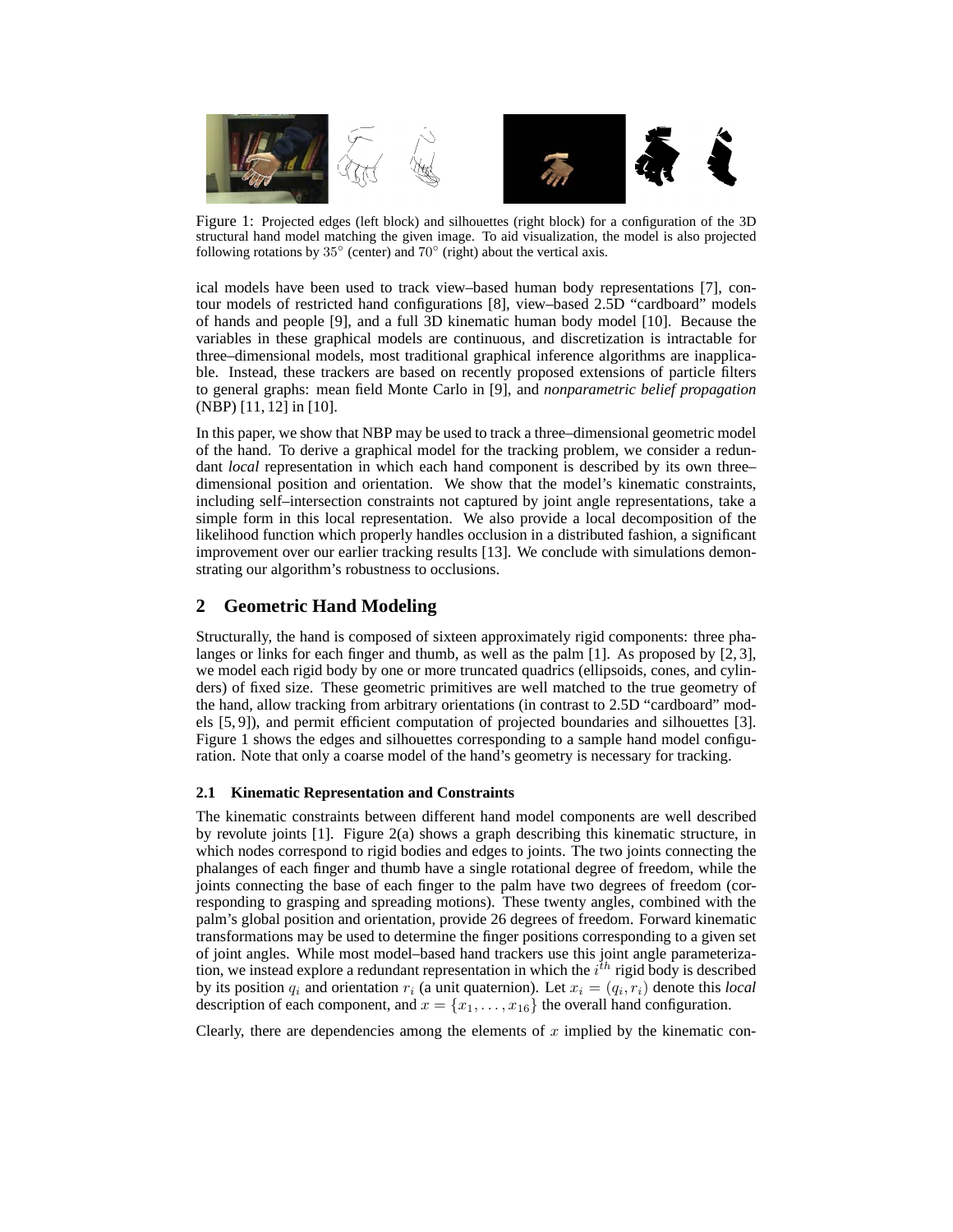

Figure 2: Graphs describing the hand model's constraints. (a) Kinematic constraints  $(\mathcal{E}_K)$  derived from revolute joints. (b) Structural constraints  $(\mathcal{E}_S)$  preventing 3D component intersections. (c) Dynamics relating two consecutive time steps. (d) Occlusion consistency constraints ( $\mathcal{E}_O$ ).

straints. Let  $\mathcal{E}_K$  be the set of all pairs of rigid bodies which are connected by joints, or equivalently the edges in the kinematic graph of Fig. 2(a). For each joint  $(i, j) \in \mathcal{E}_K$ , define an indicator function  $\psi_{i,j}^K(x_i, x_j)$  which is equal to one if the pair  $(x_i, x_j)$  are valid rigid body configurations associated with *some* setting of the angles of joint  $(i, j)$ , and zero otherwise. Viewing the component configurations  $x_i$  as random variables, the following prior explicitly enforces all constraints implied by the original joint angle representation:

$$
p_K(x) \propto \prod_{(i,j)\in \mathcal{E}_K} \psi_{i,j}^K(x_i, x_j) \tag{1}
$$

Equation (1) shows that  $p<sub>K</sub>(x)$  is an undirected graphical model, whose Markov structure is described by the graph representing the hand's kinematic structure (Fig. 2(a)).

### **2.2 Structural and Temporal Constraints**

In reality, the hand's joint angles are coupled because different fingers can never occupy the same physical volume. This constraint is complex in a joint angle parameterization, but simple in our local representation: the position and orientation of every pair of rigid bodies must be such that their component quadric surfaces do not intersect.

We approximate this ideal constraint in two ways. First, we only explicitly constrain those pairs of rigid bodies which are most likely to intersect, corresponding to the edges  $\mathcal{E}_S$  of the graph in Fig. 2(b). Furthermore, because the relative orientations of each finger's quadrics are implicitly constrained by the kinematic prior  $p<sub>K</sub>(x)$ , we may detect most intersections based on the distance between object centroids. The structural prior is then given by

$$
p_S(x) \propto \prod_{(i,j)\in\mathcal{E}_S} \psi_{i,j}^S(x_i, x_j) \qquad \qquad \psi_{i,j}^S(x_i, x_j) = \begin{cases} 1 & ||q_i - q_j|| > \delta_{i,j} \\ 0 & \text{otherwise} \end{cases} \tag{2}
$$

where  $\delta_{i,j}$  is determined from the quadrics composing rigid bodies i and j. Empirically, we find that this constraint helps prevent different fingers from tracking the same image data.

In order to track hand motion, we must model the hand's dynamics. Let  $x_i^t$  denote the position and orientation of the  $i^{th}$  hand component at time t, and  $x^t = \{x_1^t, \ldots, x_{16}^t\}$ . For each component at time  $t$ , our dynamical model adds a Gaussian potential connecting it to the corresponding component at the previous time step (see Fig.  $2(c)$ ):

$$
p_T\left(x^t \mid x^{t-1}\right) = \prod_{i=1}^{16} \mathcal{N}\left(x_i^t - x_i^{t-1}; 0, \Lambda_i\right) \tag{3}
$$

Although this temporal model is factorized, the kinematic constraints at the following time step implicitly couple the corresponding random walks. These dynamics can be justified as the maximum entropy model given observations of the nodes' marginal variances  $\Lambda_i$ .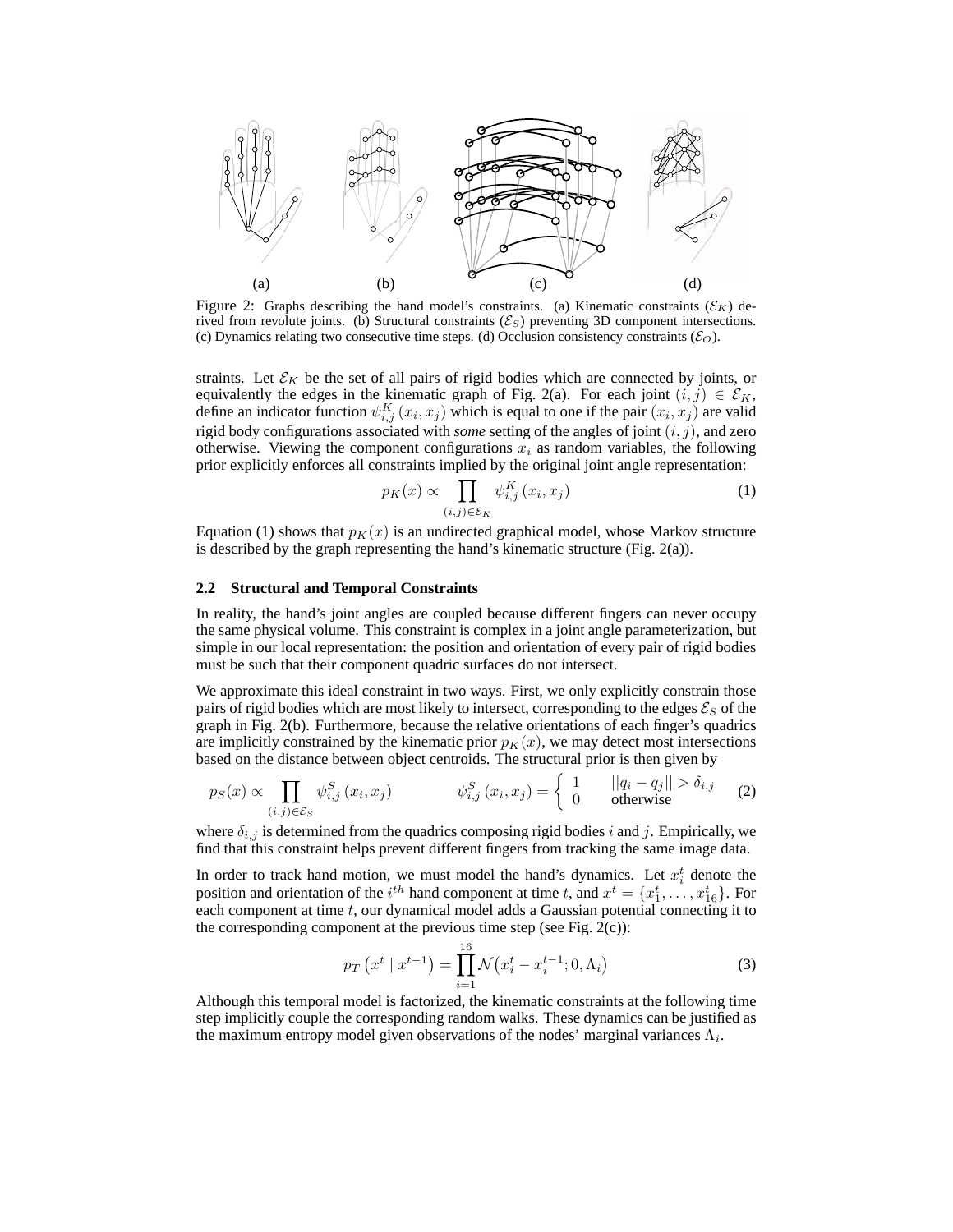## **3 Observation Model**

Skin colored pixels have predictable statistics, which we model using a histogram distribution  $p_{\text{skin}}$  estimated from training patches [14]. Images without people were used to create a histogram model  $p_{bkgd}$  of non–skin pixels. Let  $\Omega(x)$  denote the silhouette of projected hand configuration x. Then, assuming pixels  $\Upsilon$  are independent, an image y has likelihood

$$
p_C(y \mid x) = \prod_{u \in \Omega(x)} p_{\text{skin}}(u) \prod_{v \in \Upsilon \setminus \Omega(x)} p_{\text{bkgd}}(v) \propto \prod_{u \in \Omega(x)} \frac{p_{\text{skin}}(u)}{p_{\text{bkgd}}(u)} \tag{4}
$$

The final expression neglects the proportionality constant  $\prod_{v \in \Upsilon} p_{bkgd}(v)$ , which is independent of  $x$ , and thereby limits computation to the silhouette region [8].

#### **3.1 Distributed Occlusion Reasoning**

In configurations where there is no self–occlusion,  $p_C(y | x)$  decomposes as a product of local likelihood terms involving the projections  $\Omega(x_i)$  of individual hand components [13]. To allow a similar decomposition (and hence distributed inference) when there is occlusion, we augment the configuration  $x_i$  of each node with a set of binary hidden variables  $z_i = \{z_{i(u)}\}_{u \in \Upsilon}$ . Letting  $z_{i(u)} = 0$  if pixel u in the projection of rigid body i is occluded by *any* other body, and 1 otherwise, the color likelihood (eq. (4)) may be rewritten as

$$
p_C(y \mid x, z) = \prod_{i=1}^{16} \prod_{u \in \Omega(x_i)} \left( \frac{p_{\text{skin}}(u)}{p_{\text{bkgd}}(u)} \right)^{z_{i(u)}} = \prod_{i=1}^{16} p_C(y \mid x_i, z_i)
$$
(5)

Assuming they are set consistently with the hand configuration  $x$ , the hidden occlusion variables z ensure that the likelihood of each pixel in  $\Omega(x)$  is counted exactly once.

We may enforce consistency of the occlusion variables using the following function:

$$
\eta(x_j, z_{i(u)}; x_i) = \begin{cases}\n0 & \text{if } x_j \text{ occludes } x_i, u \in \Omega(x_j), \text{ and } z_{i(u)} = 1 \\
1 & \text{otherwise}\n\end{cases}
$$
\n(6)

Note that because our rigid bodies are convex and nonintersecting, they can never take mutually occluding configurations. The constraint  $\eta(x_j, z_{i(u)}; x_i)$  is zero precisely when pixel u in the projection of  $x_i$  should be occluded by  $x_j$ , but  $z_{i(u)}$  is in the unoccluded state. The following potential encodes all of the occlusion relationships between nodes  $i$  and  $j$ :

$$
\psi_{i,j}^O(x_i, z_i, x_j, z_j) = \prod_{u \in \Upsilon} \eta(x_j, z_{i(u)}; x_i) \eta(x_i, z_{j(u)}; x_j)
$$
(7)

These occlusion constraints exist between all pairs of nodes. As with the structural prior, we enforce only those pairs  $\mathcal{E}_O$  (see Fig. 2(d)) most prone to occlusion:

$$
p_O(x, z) \propto \prod_{(i,j) \in \mathcal{E}_O} \psi_{i,j}^O(x_i, z_i, x_j, z_j)
$$
 (8)

Figure 3 shows a factor graph for the occlusion relationships between  $x_i$  and its neighbors, as well as the observation potential  $p_C(y \mid x_i, z_i)$ . The occlusion potential  $\eta(x_j, z_{i(u)}; x_i)$  has a very weak dependence on  $x_i$ , depending only on whether  $x_i$  is behind  $x_j$  relative to the camera.

#### **3.2 Modeling Edge Filter Responses**

Edges provide another important hand tracking cue. Using boundaries labeled in training images,



Figure 3: Factor graph showing  $p(y | x_i, z_i)$ , and the occlusion constraints placed on  $x_i$  by  $x_j, x_k$ . Dashed lines denote weak dependencies. The plate is replicated once per pixel.

we estimated a histogram  $p_{on}$  of the response of a derivative of Gaussian filter steered to the edge's orientation [8, 10]. A similar histogram  $p_{\text{off}}$  was estimated for filter outputs at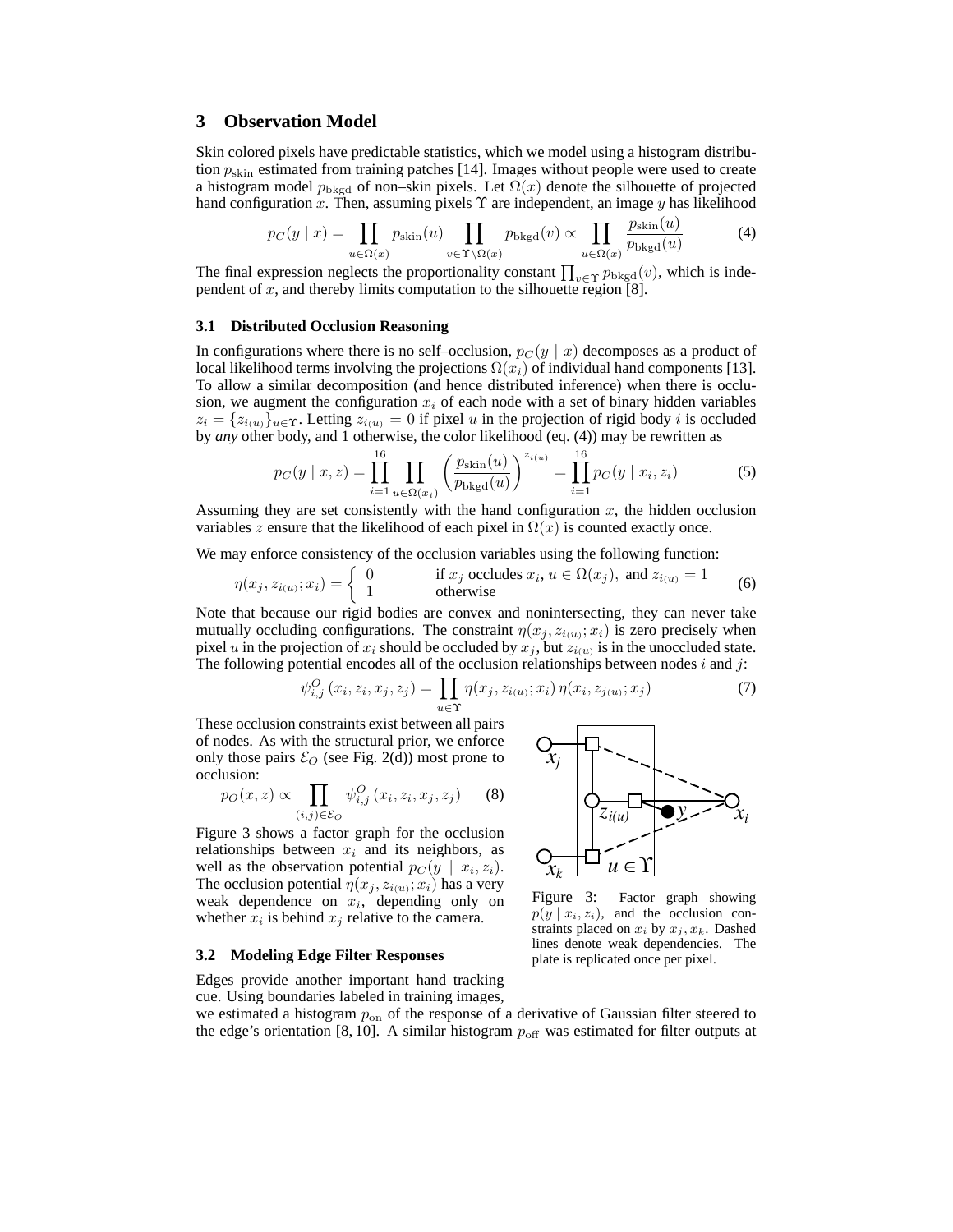randomly chosen locations. Let  $\Pi(x)$  denote the oriented edges in the projection of model configuration x. Then, again assuming pixel independence, image  $\gamma$  has edge likelihood

$$
p_E(y \mid x, z) \propto \prod_{u \in \Pi(x)} \frac{p_{\text{on}}(u)}{p_{\text{off}}(u)} = \prod_{i=1}^{16} \prod_{u \in \Pi(x_i)} \left(\frac{p_{\text{on}}(u)}{p_{\text{off}}(u)}\right)^{z_{i(u)}} = \prod_{i=1}^{16} p_E(y \mid x_i, z_i) \quad (9)
$$

where we have used the same occlusion variables  $z$  to allow a local decomposition.

## **4 Nonparametric Belief Propagation**

Over the previous sections, we have shown that a redundant, local representation of the geometric hand model's configuration  $x^t$  allows  $p(x^t | y^t)$ , the posterior distribution of the hand model at time t given image observations  $y^t$ , to be written as

$$
p(x^t | y^t) \propto \sum_{z^t} p_K(x^t) p_S(x^t) p_O(x^t, z^t) \left[ \prod_{i=1}^{16} p_C(y^t | x_i^t, z_i^t) p_E(y^t | x_i^t, z_i^t) \right]
$$
(10)

The summation marginalizes over the hidden occlusion variables  $z<sup>t</sup>$ , which were needed to locally decompose the edge and color likelihoods. When  $\tau$  video frames are observed, the overall posterior distribution is given by

$$
p(x | y) \propto \prod_{t=1}^{\tau} p(x^t | y^t) p_T(x^t | x^{t-1})
$$
 (11)

Excluding the potentials involving occlusion variables, which we discuss in detail in Sec. 4.2, eq. (11) is an example of a pairwise Markov random field:

$$
p(x | y) \propto \prod_{(i,j)\in \mathcal{E}} \psi_{i,j} (x_i, x_j) \prod_{i\in \mathcal{V}} \psi_i (x_i, y)
$$
 (12)

Hand tracking can thus be posed as inference in a graphical model, a problem we propose to solve using *belief propagation* (BP) [15]. At each BP iteration, some node  $i \in V$  calculates a message  $m_{ij}(x_j)$  to be sent to a neighbor  $j \in \Gamma(i) \triangleq \{j | (i, j) \in \mathcal{E}\}\$ :

$$
m_{ij}^{n}(x_{j}) \propto \int_{x_{i}} \psi_{j,i}(x_{j}, x_{i}) \psi_{i}(x_{i}, y) \prod_{k \in \Gamma(i) \setminus j} m_{ki}^{n-1}(x_{i}) dx_{i}
$$
 (13)

At any iteration, each node can produce an approximation  $\hat{p}(x_i | y)$  to the marginal distribution  $p(x_i | y)$  by combining the incoming messages with the local observation:

$$
\hat{p}^n(x_i \mid y) \propto \psi_i(x_i, y_i) \prod_{j \in \Gamma(i)} m_{ji}^n(x_i) \tag{14}
$$

For tree–structured graphs, the *beliefs*  $\hat{p}^n(x_i | y)$  will converge to the true marginals  $p(x_i | y)$ . On graphs with cycles, BP is approximate but often highly accurate [15].

#### **4.1 Nonparametric Representations**

For the hand tracking problem, the rigid body configurations  $x_i$  are six–dimensional continuous variables, making accurate discretization intractable. Instead, we employ nonparametric, particle–based approximations to these messages using the nonparametric belief propagation (NBP) algorithm [11, 12]. In NBP, each message is represented using either a sample–based density estimate (a mixture of Gaussians) or an analytic function. Both types of messages are needed for hand tracking, as we discuss below. Each NBP message update involves two stages: sampling from the estimated marginal, followed by Monte Carlo approximation of the outgoing message. For the general form of these updates, see [11]; the following sections focus on the details of the hand tracking implementation.

The hand tracking application is complicated by the fact that the orientation component  $r_i$ of  $x_i = (q_i, r_i)$  is an element of the rotation group  $SO(3)$ . Following [10], we represent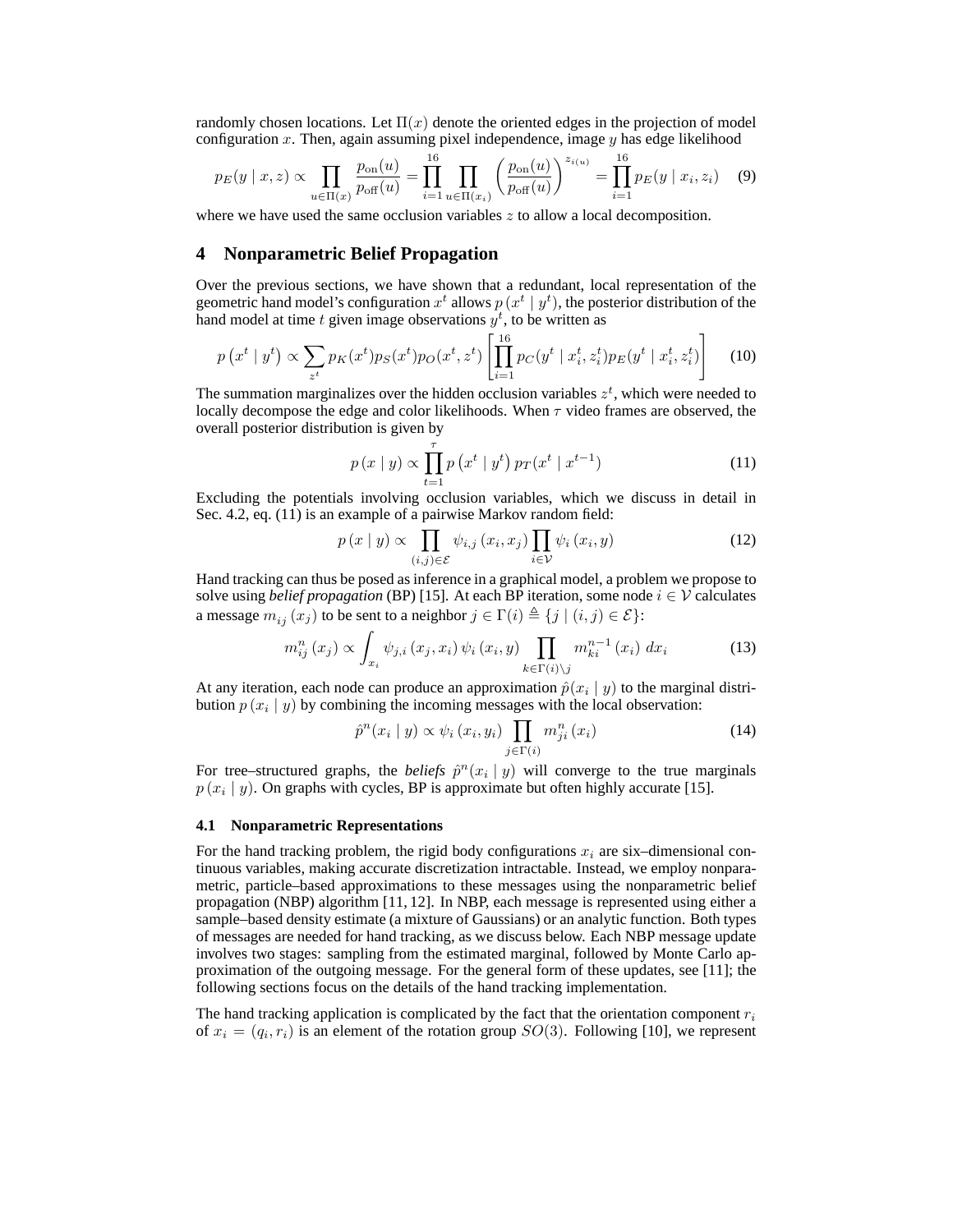orientations as unit quaternions, and use a linearized approximation when constructing density estimates, projecting samples back to the unit sphere as necessary. This approximation is most appropriate for densities with tightly concentrated rotational components.

### **4.2 Marginal Computation**

BP's estimate of the belief  $\hat{p}(x_i \mid y)$  is equal to the product of the incoming messages from neighboring nodes with the local observation potential (see eq. (14)). NBP approximates this product using importance sampling, as detailed in [13] for cases where there is no self–occlusion. First, M samples are drawn from the product of the incoming kinematic and temporal messages, which are Gaussian mixtures. We use a recently proposed multiscale Gibbs sampler [16] to efficiently draw accurate (albeit approximate) samples, while avoiding the exponential cost associated with direct sampling (a product of  $d$  M–Gaussian mixtures contains  $M<sup>d</sup>$  Gaussians). Following normalization of the rotational component, each sample is assigned a weight equal to the product of the color and edge likelihoods with any structural messages. Finally, the computationally efficient "rule of thumb" heuristic [17] is used to set the bandwidth of Gaussian kernels placed around each sample.

To derive BP updates for the occlusion masks  $z_i$ , we first cluster  $(x_i, z_i)$  for each hand component so that  $p(x^t, z^t | y^t)$  has a pairwise form (as in eq. (12)). In principle, NBP could manage occlusion constraints by sampling candidate occlusion masks  $z_i$  along with rigid body configurations  $x_i$ . However, due to the exponentially large number of possible occlusion masks, we employ a more efficient analytic approximation.

Consider the BP message sent from  $x_j$  to  $(z_i, x_i)$ , calculated by applying eq. (13) to the occlusion potential  $\prod_u \eta(x_j, z_{i(u)}; x_i)$ . We assume that  $\hat{p}(x_j | y)$  is well separated from any candidate  $x_i$ , a situation typically ensured by the kinematic and structural constraints. The occlusion constraint's weak dependence on  $x_i$  (see Fig. 3) then separates the message computation into two cases. If  $x_i$  lies in front of typical  $x_j$  configurations, the BP message  $\mu_{j,i(u)}(z_{i(u)})$  is uninformative. If  $x_i$  is occluded, the message approximately equals

$$
\mu_{j,i(u)}(z_{i(u)} = 0) = 1 \qquad \qquad \mu_{j,i(u)}(z_{i(u)} = 1) = 1 - \Pr\left[u \in \Omega(x_j)\right] \tag{15}
$$

where we have neglected correlations among pixel occlusion states, and where the probability is computed with respect to  $\hat{p}(x_j | y)$ . By taking the product of these messages  $\mu_{k,i(u)}(z_{i(u)})$  from all potential occluders  $x_k$  and normalizing, we may determine an approximation to the marginal occlusion probability  $\nu_{i(u)} \triangleq \Pr[z_{i(u)} = 0].$ 

Because the color likelihood  $p_C(y \mid x_i, z_i)$  factorizes across pixels  $u$ , the BP approximation to  $p_C(y | x_i)$  may be written in terms of these marginal occlusion probabilites:

$$
p_C(y \mid x_i) \propto \prod_{u \in \Omega(x_i)} \left[ \nu_{i(u)} + (1 - \nu_{i(u)}) \left( \frac{p_{\text{skin}}(u)}{p_{\text{bkgd}}(u)} \right) \right]
$$
(16)

Intuitively, this equation downweights the color evidence at pixel  $u$  as the probability of that pixel's occlusion increases. The edge likelihood  $p_E(y | x_i)$  averages over  $z_i$  similarly. The NBP estimate of  $\hat{p}(x_i | y)$  is determined by sampling configurations of  $x_i$  as before, and reweighting them using these occlusion–sensitive likelihood functions.

#### **4.3 Message Propagation**

To derive the propagation rule for non–occlusion edges, as suggested by [18] we rewrite the message update equation (13) in terms of the marginal distribution  $\hat{p}(x_i | y)$ :

$$
m_{ij}^{n}(x_{j}) = \alpha \int_{x_{i}} \psi_{j,i}(x_{j}, x_{i}) \frac{\hat{p}^{n-1}(x_{i} \mid y)}{m_{ji}^{n-1}(x_{i})} dx_{i}
$$
(17)

Our explicit use of the current marginal estimate  $\hat{p}^{n-1}(x_i | y)$  helps focus the Monte Carlo approximation on the most important regions of the state space. Note that messages sent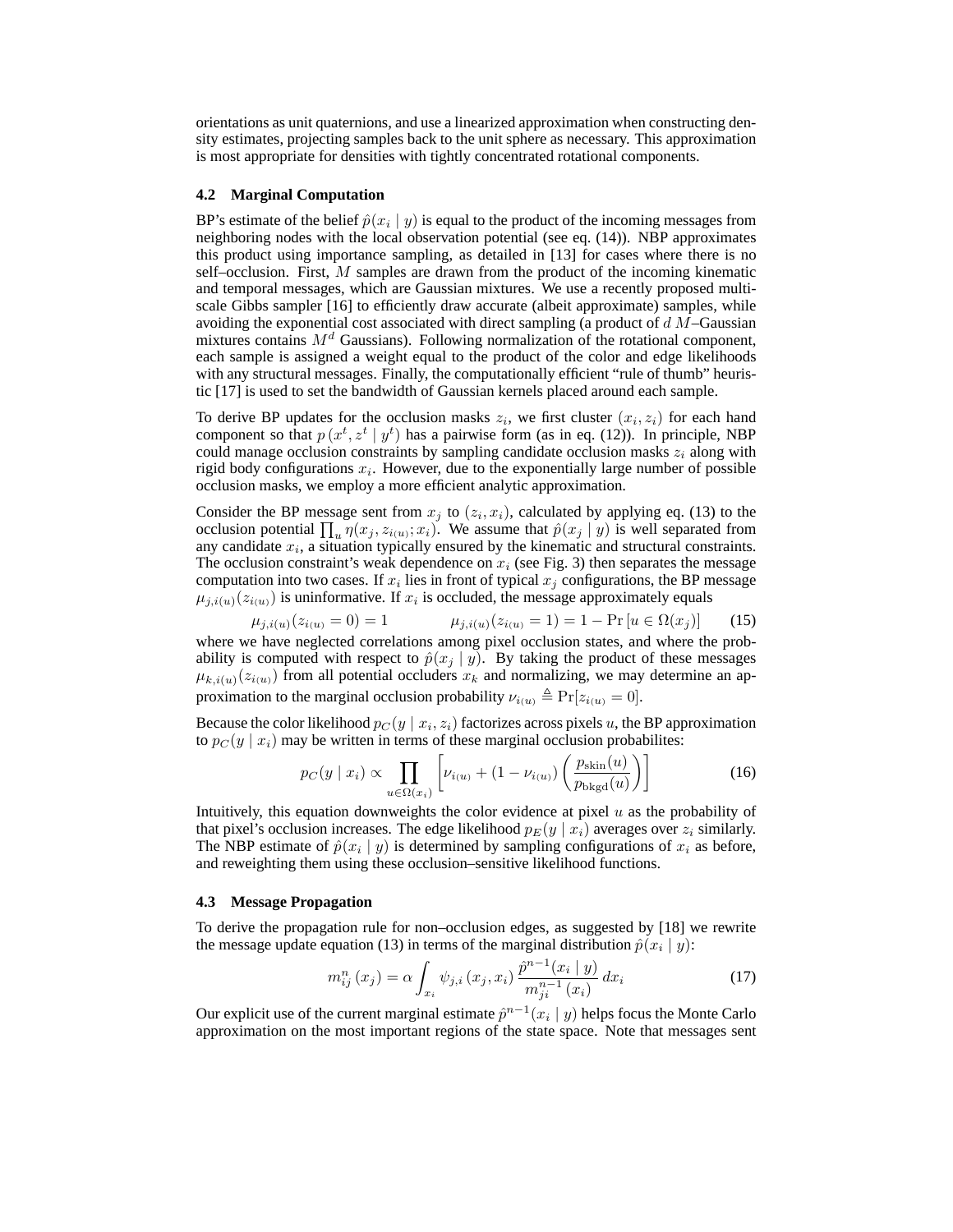

Figure 4: Refinement of a coarse initialization following one and two NBP iterations, both without (left) and with (right) occlusion reasoning. Each plot shows the projection of the five most significant modes of the estimated marginal distributions. Note the difference in middle finger estimates.

along kinematic, structural, and temporal edges depend only on the belief  $\hat{p}(x_i \mid y)$  following marginalization over occlusion variables  $z_i$ .

Details and pseudocode for the message propagation step are provided in [13]. For kinematic constraints, we sample uniformly among permissable joint angles, and then use forward kinematics to propagate samples from  $\hat{p}^{n-1}(x_i \mid y) / m_{ji}^{n-1}(x_i)$  to hypothesized configurations of  $x_j$ . Following [12], temporal messages are determined by adjusting the bandwidths of the current marginal estimate  $\hat{p}(x_i | y)$  to match the temporal covariance  $\Lambda_i$ . Because structural potentials (eq. (2)) equal one for all state configurations outside some ball, the ideal structural messages are not finitely integrable. We therefore approximate the structural message  $m_{ij} (x_j)$  as an analytic function equal to the weights of all kernels in  $\hat{p}(x_i | y)$  outside a ball centered at  $q_j$ , the position of  $x_j$ .

# **5 Simulations**

We now present a set of computational examples which investigate the performance of our distributed occlusion reasoning; see [13] for additional simulations. In Fig. 4, we use NBP to refine a coarse, user–supplied initialization into an accurate estimate of the hand's configuration in a single image. When occlusion constraints are neglected, the NBP estimates associate the ring and middle fingers with the same image pixels, and miss the true middle finger location. With proper occlusion reasoning, however, the correct hand configuration is identified. Using  $M = 200$  particles, our Matlab implementation requires about one minute for each NBP iteration (an update of all messages in the graph).

Video sequences demonstrating the NBP hand tracker are available at http://ssg.mit.edu/nbp/. Selected frames from two of these sequences are shown in Fig. 5, in which filtered estimates are computed by a single "forward" sequence of temporal message updates. The initial frame was approximately initialized manually. The first sequence shows successful tracking through a partial occlusion of the ring finger by the middle finger, while the second shows a grasping motion in which the fingers occlude each other. For both of these sequences, rough tracking (not shown) is possible without occlusion reasoning, since all fingers are the same color and the background is unambiguous. However, we find that stability improves when occlusion reasoning is used to properly discount obscured edges and silhouettes.

# **6 Discussion**

Sigal et. al. [10] developed a three–dimensional NBP person tracker which models the conditional distribution of each linkage's location, given its neighbor, via a Gaussian mixture estimated from training data. In contrast, we have shown that an NBP tracker may be built around the local structure of the true kinematic constraints. Conceptually, this has the advantage of providing a clearly specified, globally consistent generative model whose properties can be analyzed. Practically, our formulation avoids the need to explicitly approximate kinematic constraints, and allows us to build a functional tracker without the need for precise, labelled training data.